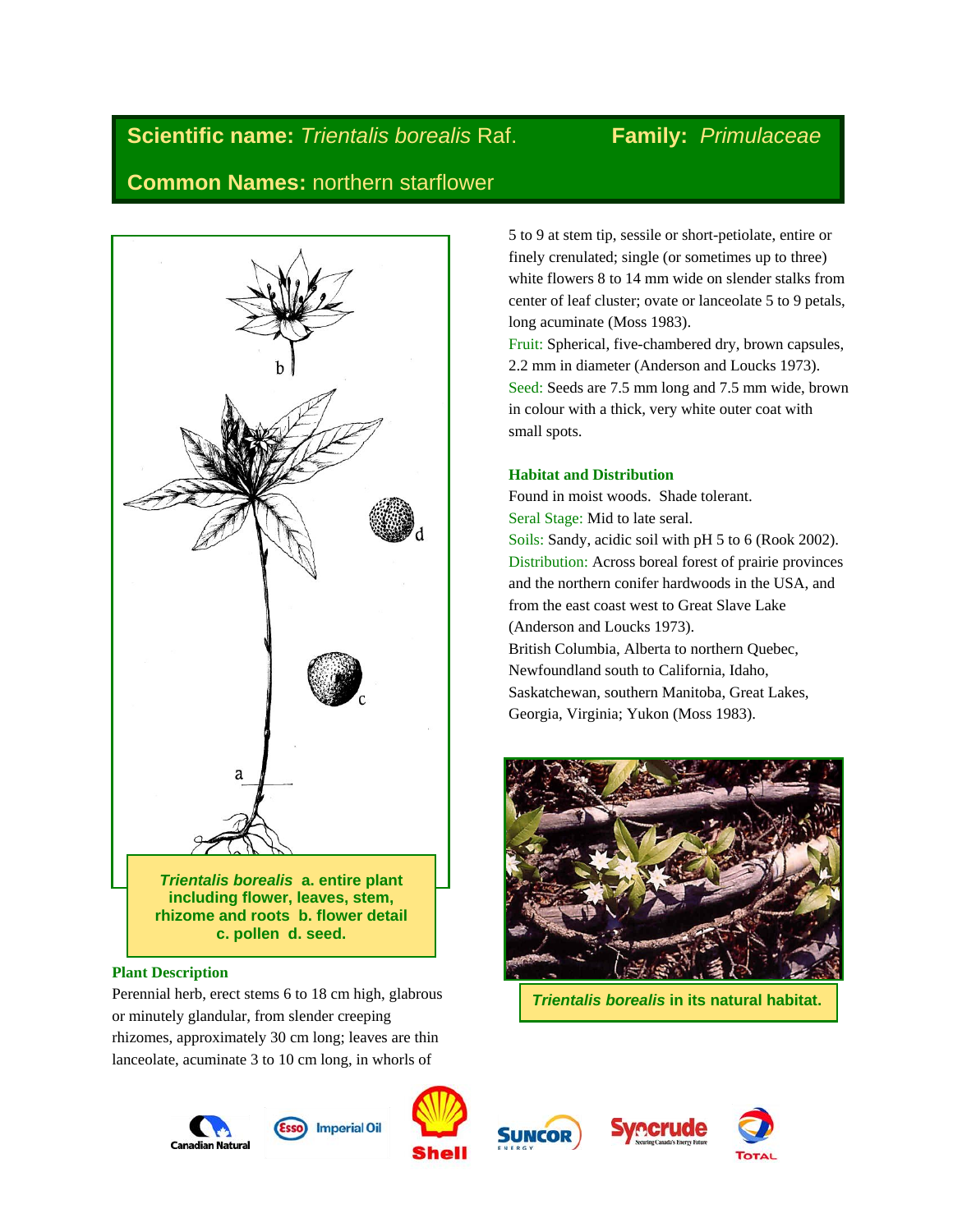# **Phenology**

Flowers May to early June; fruit ripens in July; rhizomes are initiated in June to end of July; tubers start to form during the second and third week of July or early August (Anderson and Loucks 1973).

# **Pollination**

Pollinated by bumblebees (Rook 2002), syrphid flies and solitary bees (Anderson and Beare 1983). Self-incompatible with 83% fruit set when crosspollinated and only 2% fruit set when self-pollinated (Anderson and Beare 1983).

#### **Seed Dispersal**

Unknown. Likely scattered by passing animals, brushing seed from stems.

#### **Genetics**

2n=96 (Moss 1983).



#### **Seed Processing**

Collection: Collect by hand in the spring. Seed Weight: 0.4273 g/1,000 to 0.533 g/1,000 seeds on average (Royal Botanic Gardens Kew 2008). Average Seed/Fruit: 2 to 14 seeds per capsule (Anderson and Loucks 1973).

Harvest Dates: Although seeds ripen in late August the capsules are extremely tiny and difficult to spot. It is

best to wait for the following spring, when snow melts. Harvest prior to the undergrowth greening when the whitish-blue capsules stand out above other vegetation. Cleaning: Air-dry fruits and cones. Crush material or remove large chaff and crush remaining material. Sieve to remove seeds from chaff using appropriate size screens. Small chaff and dust can be removed by winnowing. If capsules are intact, merely open capsules and empty seeds. Sieve or winnow to remove chaff and dust.

Storage Behaviour: Likely orthodox: seed can be dried prior to cold storage.

Storage: Seed should be stored in airtight containers at freezing temperatures.

Longevity: Six year old seed retains some viability (WRC 2012).

# **Propagation**

Natural Regeneration: By seed but primarily by rhizomes (Rook 2002).

Germination: In their study, Anderson and Loucks (1973) obtained these results: 75.5% germination after 40 days at room temperature with no treatment, and 84.2% germination in 90 days at room temperature following 90 days cold stratification (0 to  $-1^{\circ}$ C). They found that seeds germinated better on sand than filter paper.

Germination was slow, requiring up to eight weeks (Baskin and Baskin 2001).

Optimum germination temperature for fresh and stratified seed was found to be 20/10°C (Baskin and Baskin 2001).

Pre-treatment: 8 to 12 weeks warm stratification. Baskin and Baskin (2001) found that no stratification was required in one trial.

Direct Seeding: No literature found.

Planting Density: No literature found.

Seed Rate: No literature found.

Vegetative Propagation: By division in early spring (Rook 2002).

Micro-propagation: No literature found.